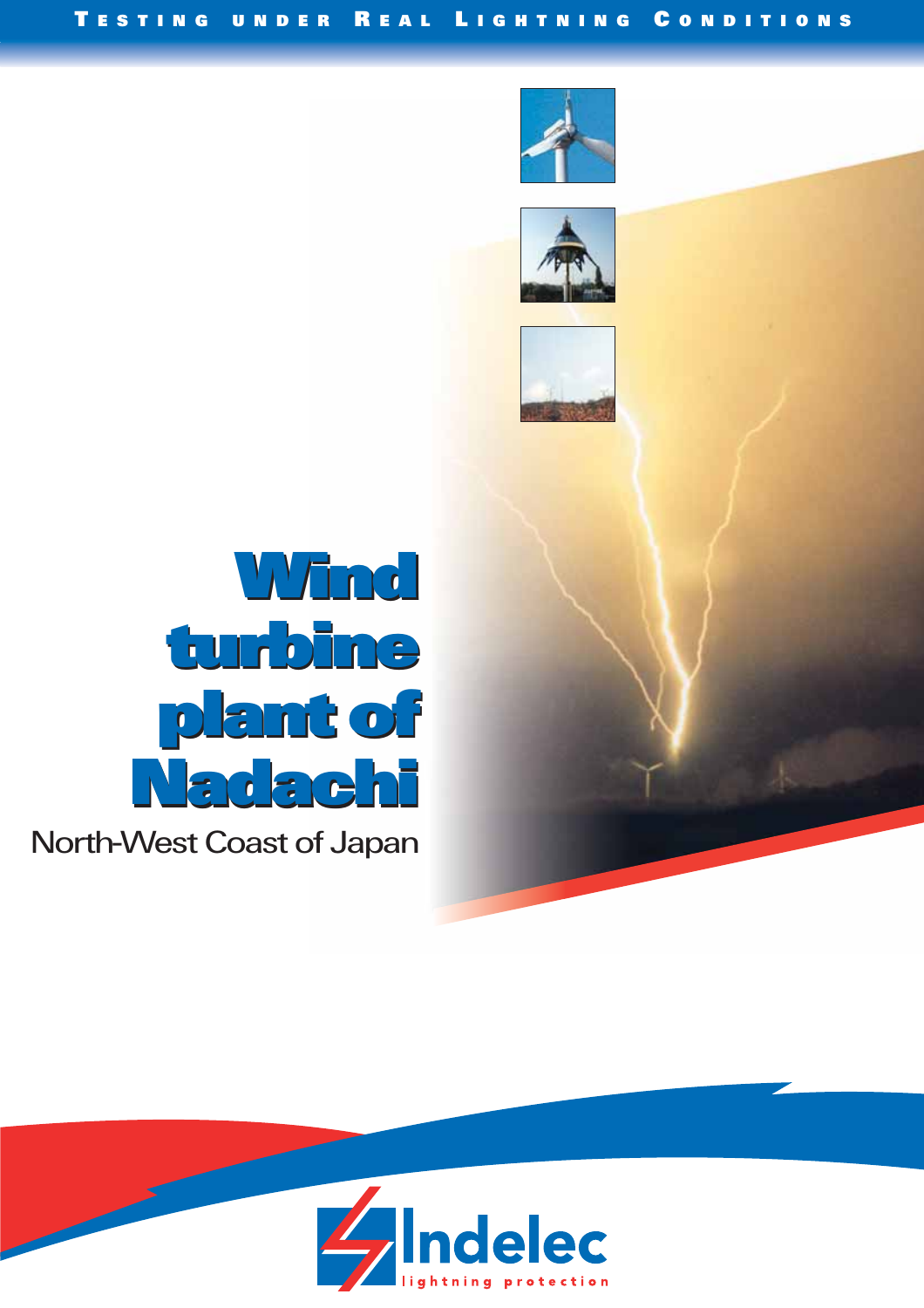Damages on a wind turbine due to lightning strikes.



This experiment is carried out on the Nadachi wind turbine on the west coast of Japan and is designed to measure the effectiveness of lightning protection afforded by a Prevectron early streamer emission lightning conductor manufactured by INDELEC.



The experiment started in November 1997. For the last 5 years, scientists and engineers in Japan are recording impressively intense and frequent lightning strikes on the site and study the efficiency of the Prevectron air terminal in such extreme conditions. These results are presented regularly in Scientific Conferences on Lightning or Wind Energy.



## Introduction of the site

The plant consists of two three-blades, horizontal-axis turbines, with a maximum height of 51.5 m. Each blade is approximately 10m long and is made of a composite material. When the site was inaugurated in December 1996, no specific provisions were included in the design for protection against direct lightning strikes. The site is located in a region notorious for winter storms with a keraunic

level of between 30 and 35. However, the storms specially occur during the few winter months and July/August.

The lightning flash density is then very important during these months. Moreover, the number of lightning strike is sometimes very important in a very short period of time, up to 8 to 10 strikes in less than 3 hours. Thus it was that in January 1997, the turbines sustained substantial damage from a series of violent thunderstorms: mechanical (broken blades), electrical (irreparable damage to electrical and telephone systems) and computer-related.

## The lightning protection system

In November 1997, a Prevectron S6.60 type ESE lightning protection system was installed by CENTRAL LIGHTNING PROTECTION Inc. (Japan) on a 60-meter mast, positioned between the two turbines, 25 meters from one and 100 meters from the other.

The Prevectron ESE device was set 8.5 meters higher than the highest point reached by the blades as they turn, or when at rest at their highest position.

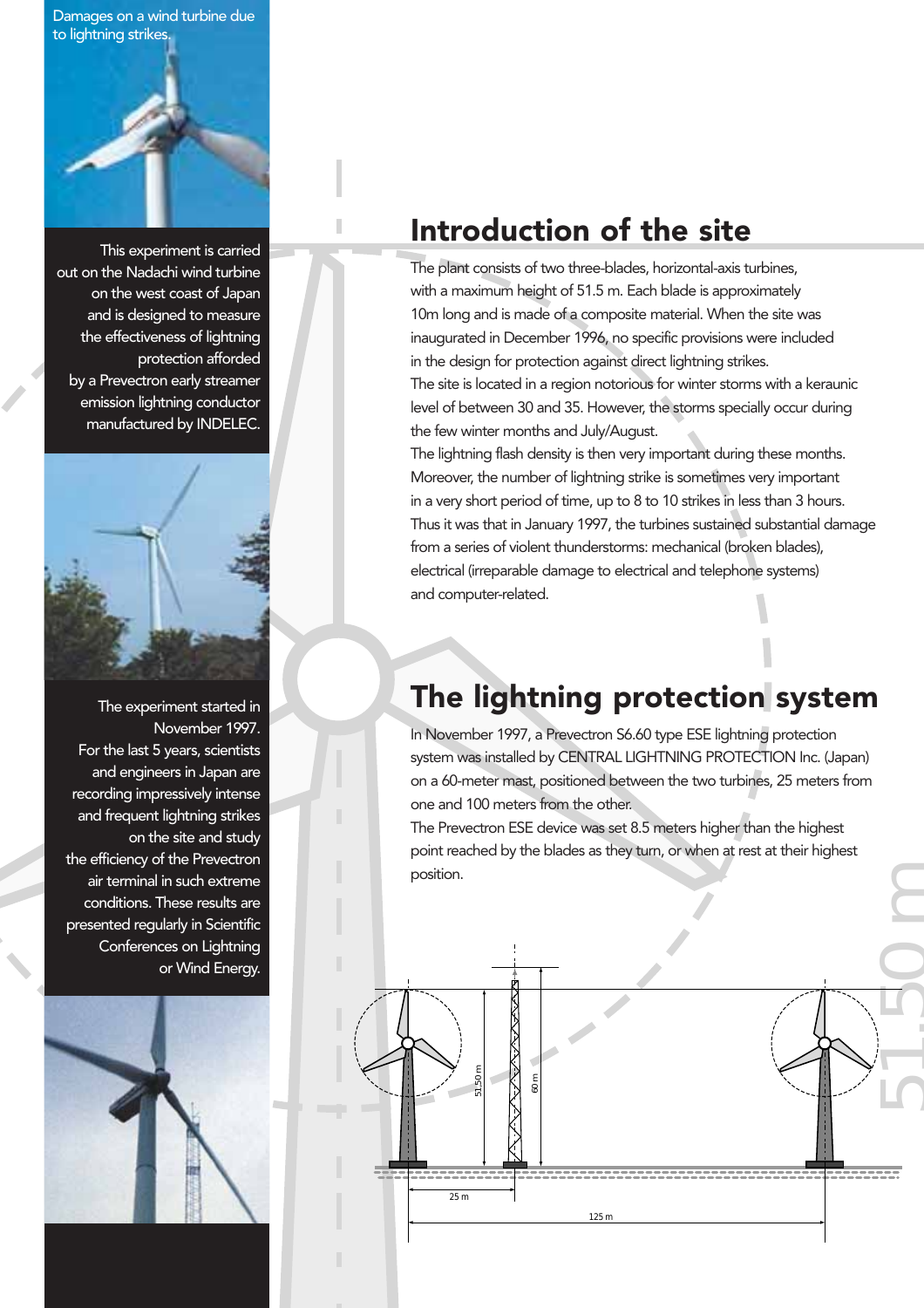# Instrumentation and testing

At the same time, an automated monitoring station was positioned 1 km away. A special optical and mechanical twin-shutter camera allows the lightning to be photographed very quickly. The 35 mm film used contains 700 exposures, giving an autonomy of approximately 3 months. The films are time stamped using a GPS satellite signal.

#### **Results**

[1]<br>[1]<br>[1]<br>]

This report presents the results of more than 4 years of monitoring from 1st quarter 1998 to 1st quarter of 2002 with dozen of exposures showing cloud/ground flashes. A few example of pictures are presented in this brochure.

In 1998, of the 32 impacts - most of which were of the upward type - 29 were caught by the ESE protection system, thereby avoiding considerable damage to the generators and auxiliary equipment. 2 impacted the turbine closest to the protection system and one impacted the turbine farther away. However, the three probably low intensity impacts that hit the generators only cause traces at the surface of the blades, but no structural damages to the turbines.

In December 2001, the Prevectron S6.60 has been changed to a Millenium type, the latest version developed by INDELEC engineers, based on the results of research in real-lightning conditions conducted by the company for the last 10 years.

12 lightning strikes have been recorded on the site from December 14 to December 30 with an impressive 100% success rate for the Prevectron Millenium (the 12 strikes were caught by the ESE air terminal).